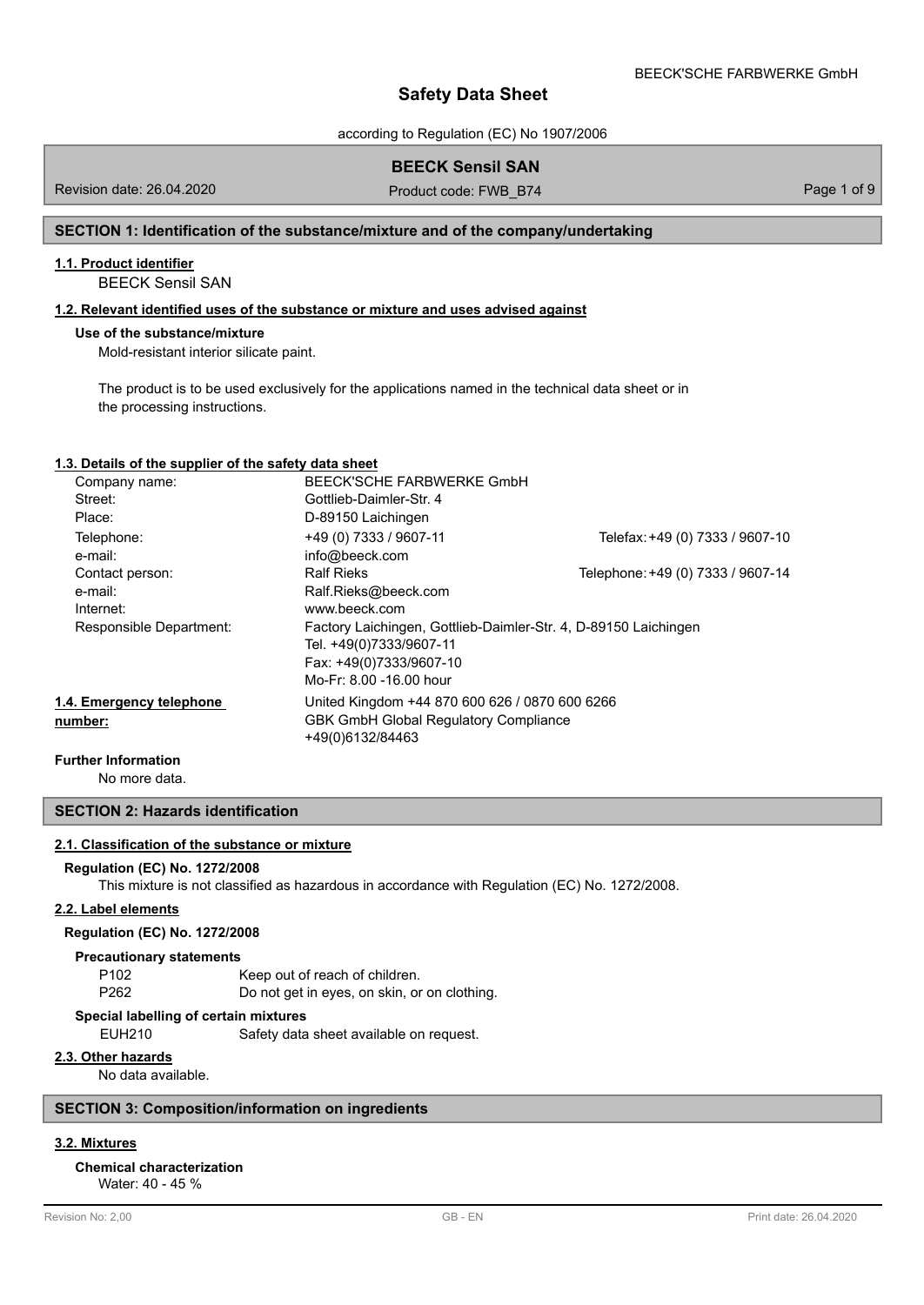according to Regulation (EC) No 1907/2006

# **BEECK Sensil SAN**

Revision date: 26.04.2020 **Product code: FWB\_B74** Page 2 of 9

### **Hazardous components**

| CAS No     | <b>Chemical name</b>                                     |          |                 | Quantity     |
|------------|----------------------------------------------------------|----------|-----------------|--------------|
|            | EC No                                                    | Index No | <b>REACH No</b> |              |
|            | <b>GHS Classification</b>                                |          |                 |              |
| 1312-76-1  | Silicic acid, potassium salt; Molar ratios > 3,2 (< 40%) |          |                 | $20 - 25%$   |
|            | 215-199-1                                                |          |                 |              |
|            |                                                          |          |                 |              |
| 1317-65-3  | Calcium carbonate                                        |          |                 | $10 - 5.15%$ |
|            | 207-439-9                                                |          |                 |              |
|            |                                                          |          |                 |              |
| 13463-67-7 | Titanoxid                                                |          |                 | $5 - 10 \%$  |
|            | 236-675-5                                                |          |                 |              |
|            |                                                          |          |                 |              |
| 14807-96-6 | Talcum                                                   |          |                 | $1 - 5\%$    |
|            | 238-877-9                                                |          |                 |              |
|            |                                                          |          |                 |              |

Full text of H and EUH statements: see section 16.

### **SECTION 4: First aid measures**

### **4.1. Description of first aid measures**

### **General information**

In case of feeling unwell: Obtain medical attention.

Show this safety data sheet to the doctor in attendance. Never give anything by mouth to an unconscious person. Lay the affected person down and keep him still; If unconscious, place the person in the recovery position.

Eye wash fountains and safety showers must be easily accessible.

### **After inhalation**

Move out of dangerous area. Protection is needed for the First Aider.

Move to fresh air. Lay the affected person down, and keep her or him warm and calm. If symptoms persist, call a physician. In case of irregular breathing or respiratory arrest: Oxygen or artificial respiration, if needed.

#### **After contact with skin**

Wash contaminated skin areas thoroughly with soap and water. Remove soiled clothing. Do not use solvents or thinners. Obtain medical attention.

### **After contact with eyes**

Rinse with plenty of water immediately, also under the eyelids, for at least 15 minutes. Remove contact lenses after the first 1 - 2 minutes and continue flushing.

Consult an ophthalmologist immediately.

# **After ingestion**

Immediately give large quantities of water to drink. Do not induce vomiting.

In the event of spontaneous nausea and unconsciousness, keep the head back and bring the patient into the recovery position. Keep the respiratory tract open, prevent aspiration. Lay the affected person down, and keep her or him warm and calm. Consult a physician.

## **4.2. Most important symptoms and effects, both acute and delayed**

May cause eye/skin irritation.

nausea, vomiting, cough, shortness of breath, abdominal pain.

### **4.3. Indication of any immediate medical attention and special treatment needed**

Symptomatic treatment (decontamination and vital functions). If necessary, contact poisson centre.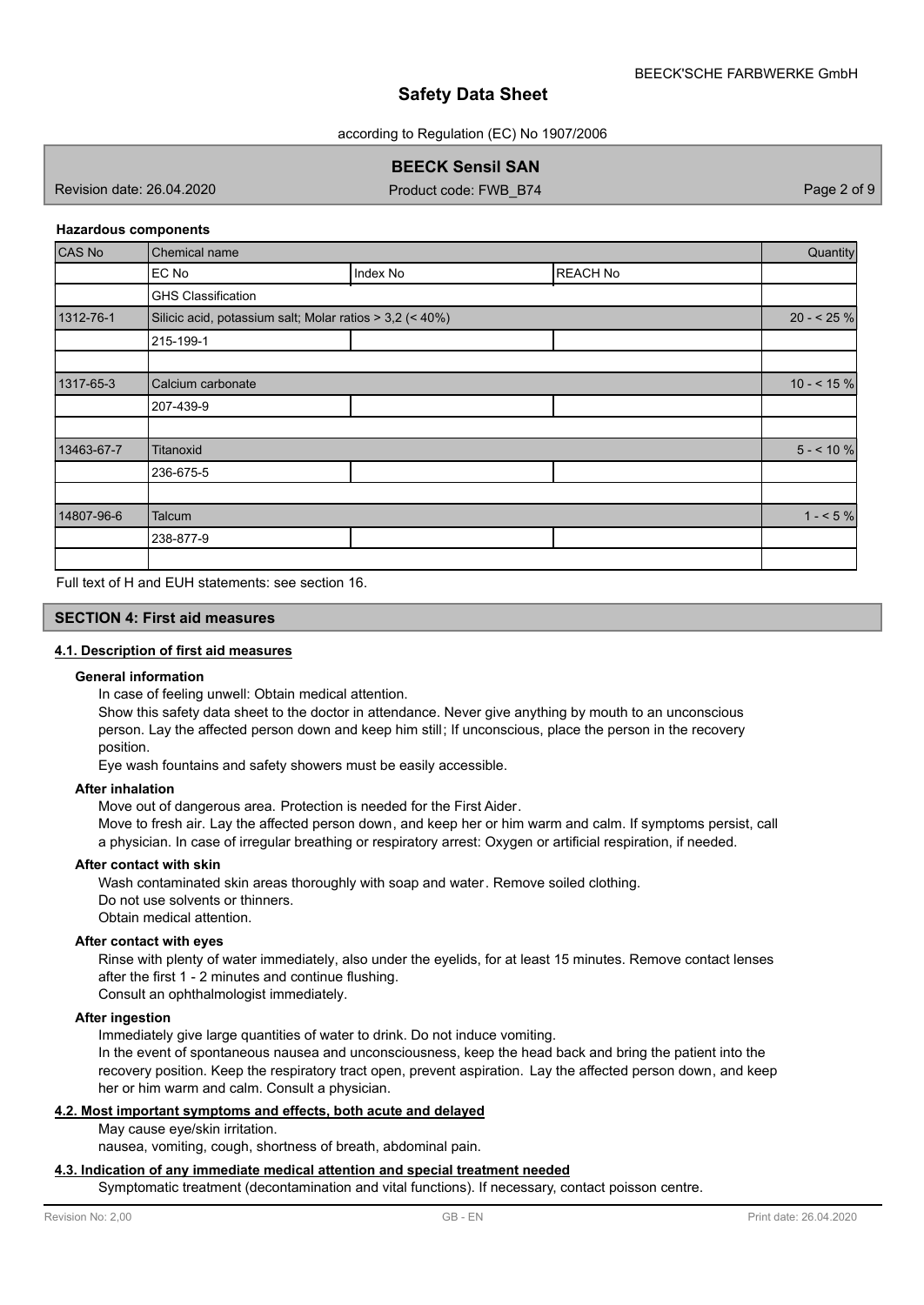according to Regulation (EC) No 1907/2006

# **BEECK Sensil SAN**

Revision date: 26.04.2020 **Product code: FWB\_B74** Page 3 of 9

#### **SECTION 5: Firefighting measures**

### **5.1. Extinguishing media**

### **Suitable extinguishing media**

The product itself does not burn. Use extinguishing measures that are appropriate to the environment.

#### **Unsuitable extinguishing media**

Do not use a solid water stream as it may scatter and spread fire.

### **5.2. Special hazards arising from the substance or mixture**

The release of the following substances is possible in a fire: carbon dioxide (CO2), carbon monoxide (CO), smoke, nitrogen oxides (NOx).

The inhalation of hazardous decomposition products may cause serious health damage.

### **5.3. Advice for firefighters**

Do not breathe in the vapours and combustion gases. Wear self-contained breathing apparatus for fire fighting, if necessary.

#### **Additional information**

Contaminated extinguishing water and soil must be disposed of in accordance with official regulations . Do not let product enter drains.

### **SECTION 6: Accidental release measures**

# **6.1. Personal precautions, protective equipment and emergency procedures**

Evacuate personnel to a safe area. Ensure adequate ventilation, especially in confined areas. Do not breathe in vapours and mist.

Use personal protective equipment. Wear suitable gloves and eye/face protection. Avoid bringing product in contact with the skin.

Slipping hazard due to leakage.

### **6.2. Environmental precautions**

May not end up in waste water or open waters. Entry into rivers or surface water is to be prevented by the erection of barriers made of sand or earth or by other suitable barriers. Contact the responsible authority immediately if the product ends up in the soil, a body of water, or the sewer system.

### **6.3. Methods and material for containment and cleaning up**

Soak up with inert absorbent material (e.g. sand, silica gel, acid binder, universal binder). Dispose of as described in section 13. After cleaning, flush away traces with water.

# **6.4. Reference to other sections**

See section 8, 13

## **SECTION 7: Handling and storage**

### **7.1. Precautions for safe handling**

#### **Advice on safe handling**

Provide sufficient air exchange and/or exhaust in work rooms. Containers keep tightly closed. Avoid contact with skin and eyes.

The further treatment / removal of coatings by grinding, burning, etc. may create hazardous dust and/or

vapour. Wear suitable gloves and eye/face protection.

Do not breathe vapours/dust. When using, do not eat, drink, or smoke.

Suitable protective equipment: See section 8.

### **Advice on protection against fire and explosion**

The product is not flammable.

The product is not explosive.

### **Further information on handling**

Comply with the health and safety at work laws. Handle, store and transport in compliance with local regulations and in labelled containers that are suitable for this product.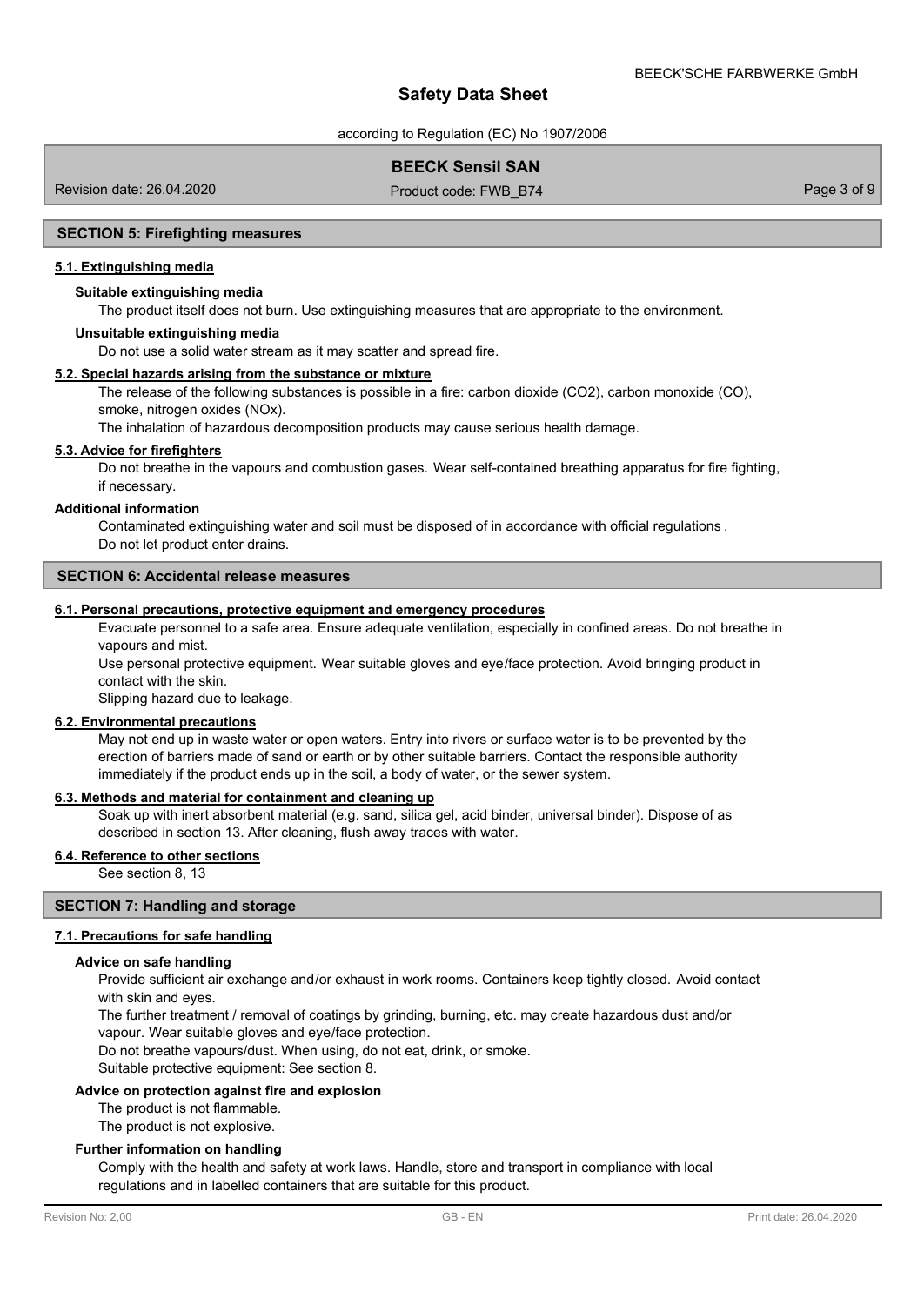according to Regulation (EC) No 1907/2006

# **BEECK Sensil SAN**

Revision date: 26.04.2020 **Product code: FWB\_B74** Page 4 of 9

Do not use containers from following material: aluminium, zinc, glass. Take notice of the directions of use on the label.

# **7.2. Conditions for safe storage, including any incompatibilities**

#### **Requirements for storage rooms and vessels**

Store in compliance with the local regulations. Store sealed in the original container. Keep in a dry, cool place. Protect from freezing.

#### **Hints on joint storage**

Do not store near acids. (Release of: CO2)

#### **Further information on storage conditions**

Smoking in the storage rooms is forbidden. Entry by unauthorized individuals is forbidden. Keep at temperatures between 5°C and 25°C.

Already opened containers should be closed thoroughly and should be stored upright in order to prevent leakage.

# **7.3. Specific end use(s)**

No data available.

### **SECTION 8: Exposure controls/personal protection**

#### **8.1. Control parameters**

#### **Exposure limits (EH40)**

| CAS No     | Substance                       | ppm | mq/m <sup>3</sup> | fibres/mll | Category  | Origin     |
|------------|---------------------------------|-----|-------------------|------------|-----------|------------|
| 7727-43-7  | Barium sulphate, inhalable dust |     | 10 <sup>1</sup>   |            | TWA(8 h)  | <b>WEL</b> |
| 1317-65-3  | Calcium carbonate, respirable   |     |                   |            | TWA(8 h)  | <b>WEL</b> |
| 14807-96-6 | Talc respirable dust            |     |                   |            | TWA (8 h) | <b>WEL</b> |
| 13463-67-7 | Titanium dioxide, respirable    |     |                   |            | TWA(8 h)  | WEL        |

### **8.2. Exposure controls**

### **Appropriate engineering controls**

Ensure adequate ventilation, especially in confined areas. This can be achieved by local or space exhaust. If this is not sufficient, in order to hold the solvent vapour concentration lower than the occupational exposure limit an approved respiratory protection apparatus must be worn.

## **Protective and hygiene measures**

Avoid contact with skin and eyes. Do not breathe in vapours or spray mist. Remove and wash contaminated clothing before re-use. Do not eat, drink, smoke or take snuff at work. Wash hands before breaks and immediately after handling the product. Keep away from food, drink and animal food stuffs.

### **Eye/face protection**

Wear suitable gloves and eye/face protection. Eye wash.

#### **Hand protection**

Protective gloves.

The manufacturer recommends the following glove materials: PVC- or rubber gloves.

Safety gloves should be selected for the actual conditions of use and in accordance with the instructions for use provided by the manufacturer.

Preventive skin protection: skin protection cream.

#### **Skin protection**

Impervious clothing, boots, apron, protective gloves.

Take off all contaminated clothing immediately. Wash contaminated skin areas thoroughly with soap and water.

## **Respiratory protection**

When workers are facing concentrations above the exposure limit, they must use appropriate certified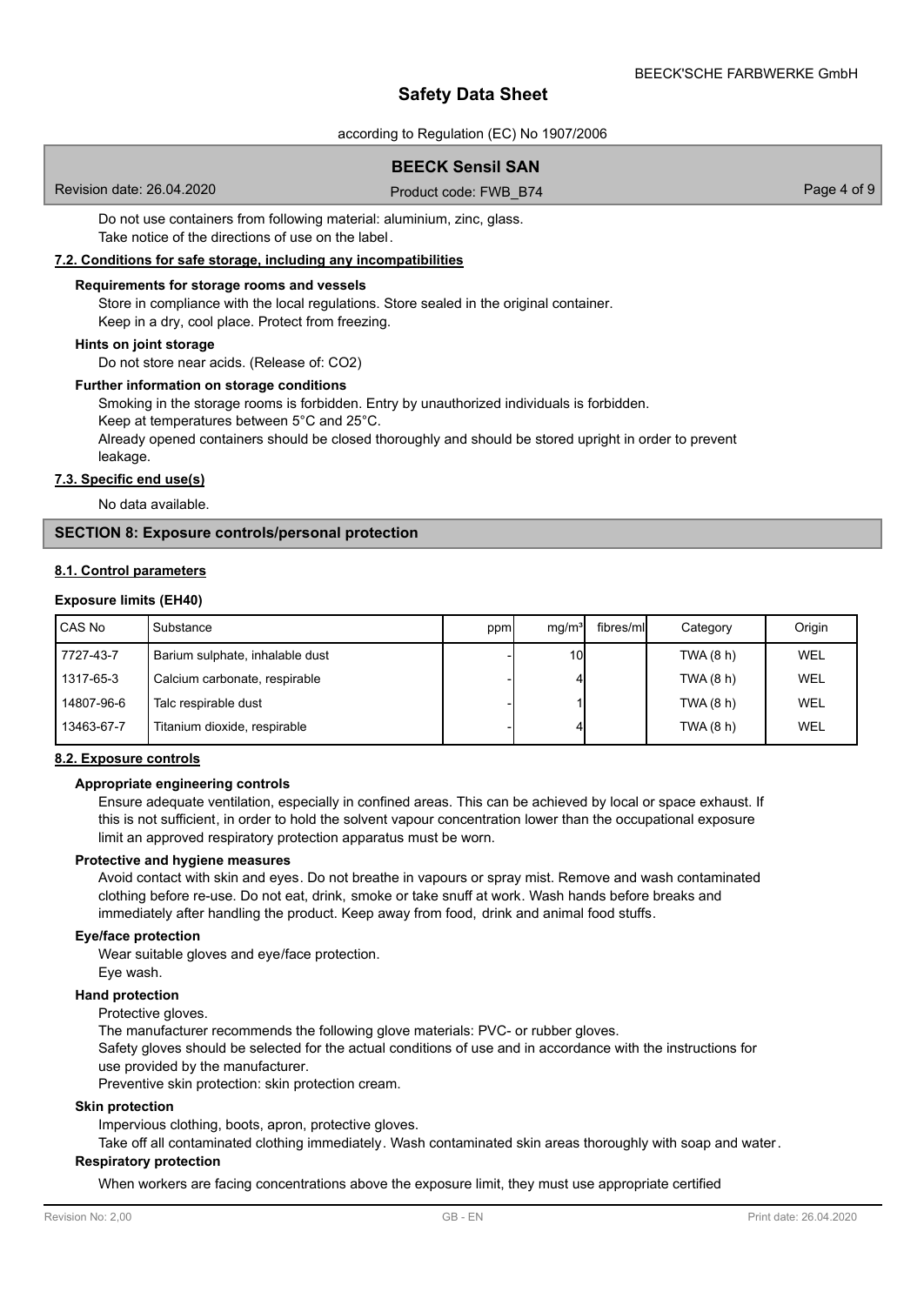**Test method**

# **Safety Data Sheet**

according to Regulation (EC) No 1907/2006

# **BEECK Sensil SAN**

Revision date: 26.04.2020 **Product code: FWB\_B74** Page 5 of 9

respirators. In order to avoid inhalation of spray-mist and sanding dust, all spraying and sanding must be done wearing adequate respirator.

### **Environmental exposure controls**

Do not flush into surface water or sanitary sewer system.

### **SECTION 9: Physical and chemical properties**

# **9.1. Information on basic physical and chemical properties**

| Physical state: | liauid         |  |
|-----------------|----------------|--|
| Colour:         | white / tinted |  |
| Odour:          | mild           |  |

| pH-Value:                                          |                          | 11 ISO 4316 |
|----------------------------------------------------|--------------------------|-------------|
| Changes in the physical state                      |                          |             |
| Melting point:                                     | No data available.       |             |
| Initial boiling point and boiling range:           | No data available.       |             |
| Sublimation point:                                 | No data available.       |             |
| Softening point:                                   | No data available.       |             |
| Pour point:                                        | No data available.       |             |
| Flash point:                                       | not applicable           |             |
| <b>Explosive properties</b><br>No data available.  |                          |             |
| Lower explosion limits:                            | No data available.       |             |
| Upper explosion limits:                            | No data available.       |             |
| <b>Auto-ignition temperature</b>                   |                          |             |
| Solid:                                             | No data available.       |             |
| Decomposition temperature:                         | No data available.       |             |
| Vapour pressure:                                   | No data available.       |             |
| Density:                                           | $1,50$ g/cm <sup>3</sup> |             |
| Water solubility:                                  | No data available.       |             |
| Solubility in other solvents<br>No data available. |                          |             |
| Partition coefficient:                             | No data available.       |             |
| Viscosity / dynamic:                               | 5000 mPa·s               |             |
| Viscosity / kinematic:                             | No data available.       |             |
| Vapour density:                                    | No data available.       |             |
| 9.2. Other information                             |                          |             |
| Solid content:                                     | No data available.       |             |
| No data available.                                 |                          |             |
|                                                    |                          |             |

# **SECTION 10: Stability and reactivity**

# **10.1. Reactivity**

No data available.

#### **10.2. Chemical stability**

Stable under proper storage and handling.

## **10.3. Possibility of hazardous reactions**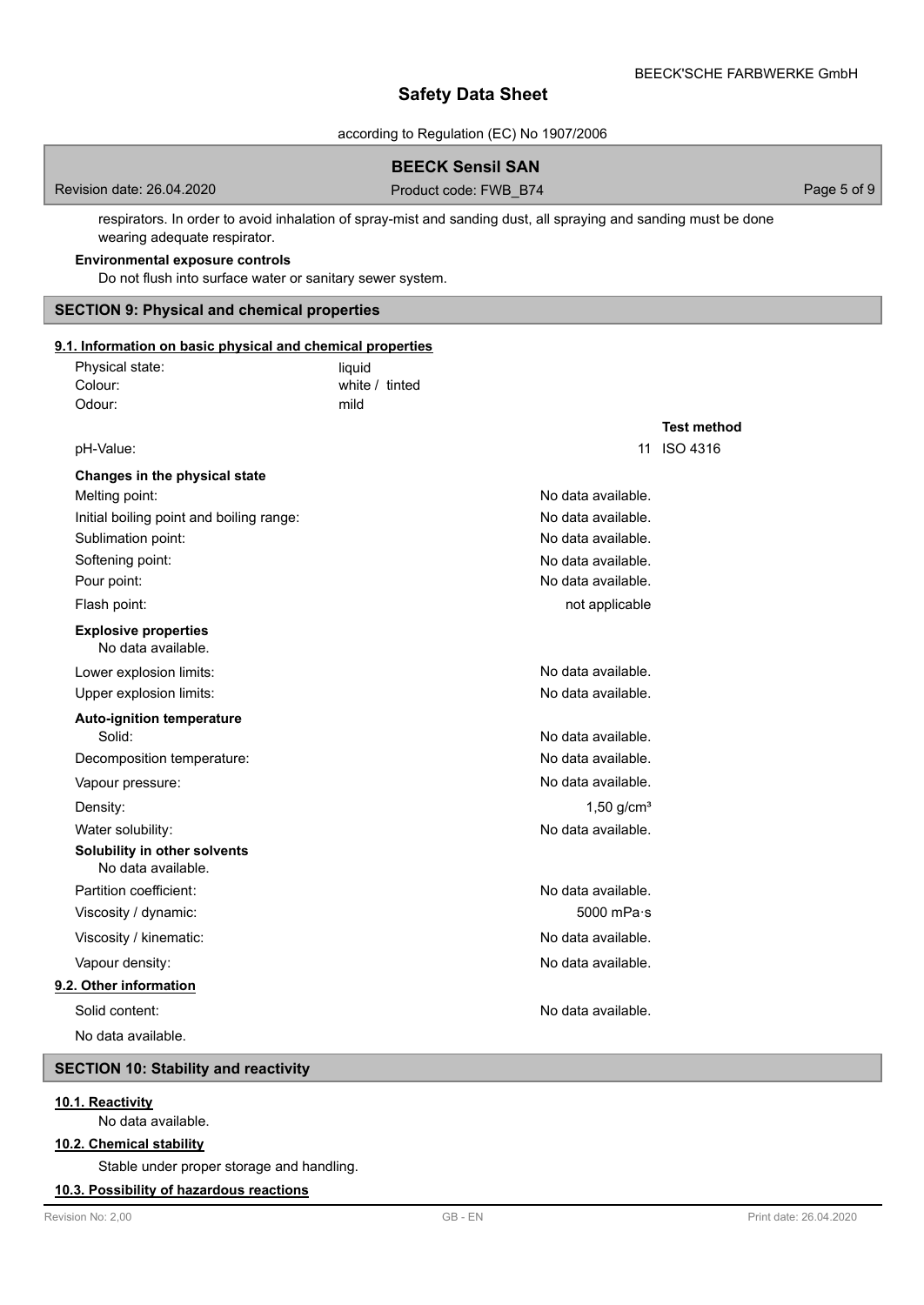according to Regulation (EC) No 1907/2006

# **BEECK Sensil SAN**

Revision date: 26.04.2020 **Product code: FWB\_B74** Page 6 of 9

No dangerous reactions occur under normal storage conditions and in normal use. Does not polymerize.

# **10.4. Conditions to avoid**

None under normal use.

### **10.5. Incompatible materials**

strong oxidizers; strong acids

### **10.6. Hazardous decomposition products**

No decomposition if stored and applied as directed.

### **SECTION 11: Toxicological information**

### **11.1. Information on toxicological effects**

#### **Toxicocinetics, metabolism and distribution**

No data available.

#### **Acute toxicity**

No data is available on the product itself.

| CAS No     | Chemical name                                            |                                    |         |                     |        |  |
|------------|----------------------------------------------------------|------------------------------------|---------|---------------------|--------|--|
|            | Exposure route                                           | Dose                               | Species | Source              | Method |  |
| 1312-76-1  | Silicic acid, potassium salt; Molar ratios > 3,2 (< 40%) |                                    |         |                     |        |  |
|            | oral                                                     | > 2000<br>LD50<br>mg/kg            | Rat     |                     |        |  |
| 1317-65-3  | Calcium carbonate                                        |                                    |         |                     |        |  |
|            | oral                                                     | LD50<br>> 5000<br>mg/kg            | rat     |                     |        |  |
| 13463-67-7 | <b>Titanoxid</b>                                         |                                    |         |                     |        |  |
|            | oral                                                     | >5000<br>LD <sub>50</sub><br>mg/kg | rat     | OECD <sub>425</sub> |        |  |
|            | dermal                                                   | >5000<br>LD50<br>mg/kg             | rabbit  |                     |        |  |
|            | inhalation (4 h) aerosol                                 | LC50<br>$>6,8$ mg/l                | Irat    |                     |        |  |

#### **Irritation and corrosivity**

May cause eye/skin irritation.

**Sensitising effects** No data available.

# **Carcinogenic/mutagenic/toxic effects for reproduction**

No data available.

**STOT-single exposure** No data available.

#### **STOT-repeated exposure**

No data available.

**Aspiration hazard** No data available.

### **Specific effects in experiment on an animal**

No data available.

### **SECTION 12: Ecological information**

# **12.1. Toxicity**

No data is available on the product itself.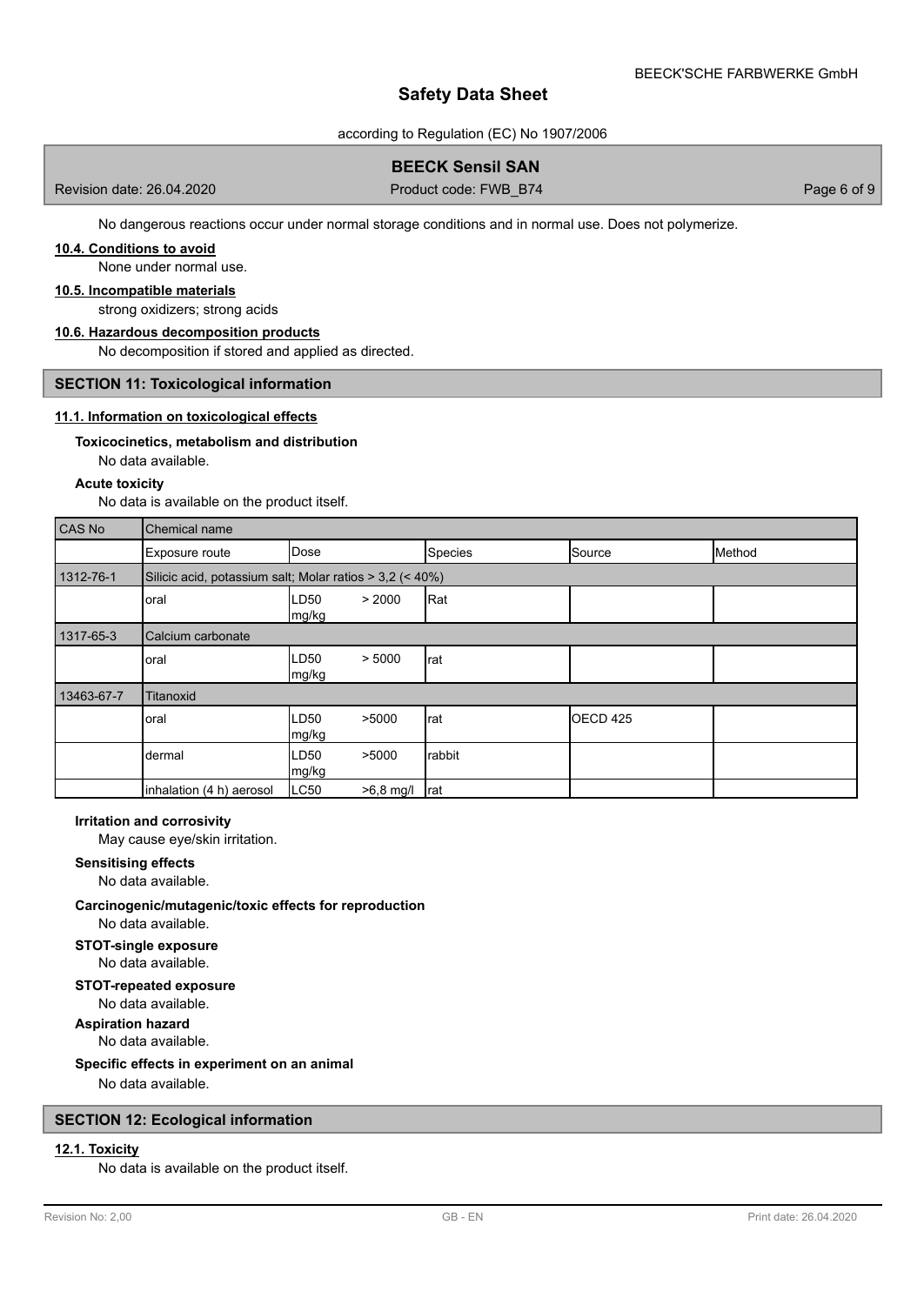### according to Regulation (EC) No 1907/2006

# **BEECK Sensil SAN**

Revision date: 26.04.2020 Product code: FWB\_B74 Product code: FWB\_B74 Page 7 of 9

| CAS No     | Chemical name            |                     |           |  |                                               |          |        |
|------------|--------------------------|---------------------|-----------|--|-----------------------------------------------|----------|--------|
|            | Aquatic toxicity         | Dose                |           |  | $[h]   [d]$ Species                           | Source   | Method |
| 1317-65-3  | Calcium carbonate        |                     |           |  |                                               |          |        |
|            | Acute fish toxicity      | <b>LC50</b><br>mg/l | >10000    |  | 96 hRainbow trout<br>(Oncorhynchus<br>mykiss) |          |        |
|            | Acute algae toxicity     | ErC50<br>mg/l       | >200      |  | 72 hlDesmodesmus<br>subspicatus               |          |        |
|            | Acute crustacea toxicity | <b>EC50</b><br>mg/l | >1000     |  | 48 h Daphnia magna                            |          |        |
| 13463-67-7 | Titanoxid                |                     |           |  |                                               |          |        |
|            | Acute fish toxicity      | <b>LC50</b><br>mg/l | >1000     |  | 96 h Pimephales promelas                      |          |        |
|            | Acute algae toxicity     | ErC <sub>50</sub>   | $16$ mg/l |  | <b>Pseudokirchneriella</b><br>subcapitata     |          |        |
|            | Acute crustacea toxicity | <b>EC50</b><br>mg/l | >100      |  | 48 h Daphnia magna                            | OECD 202 |        |

# **12.2. Persistence and degradability**

No data available.

# **12.3. Bioaccumulative potential**

No data available.

# **12.4. Mobility in soil**

No data available.

### **12.5. Results of PBT and vPvB assessment**

No data available.

### **12.6. Other adverse effects**

No data available.

### **Further information**

Do not flush into surface water or sanitary sewer system. Do not allow material to contaminate ground water system.

### **SECTION 13: Disposal considerations**

# **13.1. Waste treatment methods**

### **Disposal recommendations**

Disposal in accordance with the official regulations.

Do not flush into surface water or sanitary sewer system. Offer surplus and non-recyclable solutions to a licensed disposal company.

## **List of Wastes Code - residues/unused products**

080112 WASTES FROM THE MANUFACTURE, FORMULATION, SUPPLY AND USE (MFSU) OF COATINGS (PAINTS, VARNISHES AND VITREOUS ENAMELS), ADHESIVES, SEALANTS AND PRINTING INKS; wastes from MFSU and removal of paint and varnish; waste paint and varnish other than those mentioned in 08 01 11

# **List of Wastes Code - used product**

WASTES FROM THE MANUFACTURE, FORMULATION, SUPPLY AND USE (MFSU) OF COATINGS (PAINTS, VARNISHES AND VITREOUS ENAMELS), ADHESIVES, SEALANTS AND PRINTING INKS; wastes from MFSU and removal of paint and varnish; waste paint and varnish other than those mentioned in 08 01 11 080112

### **Contaminated packaging**

Packaging can be sent for recycling after being emptied and cleaned. If recycling is not practicable, dispose of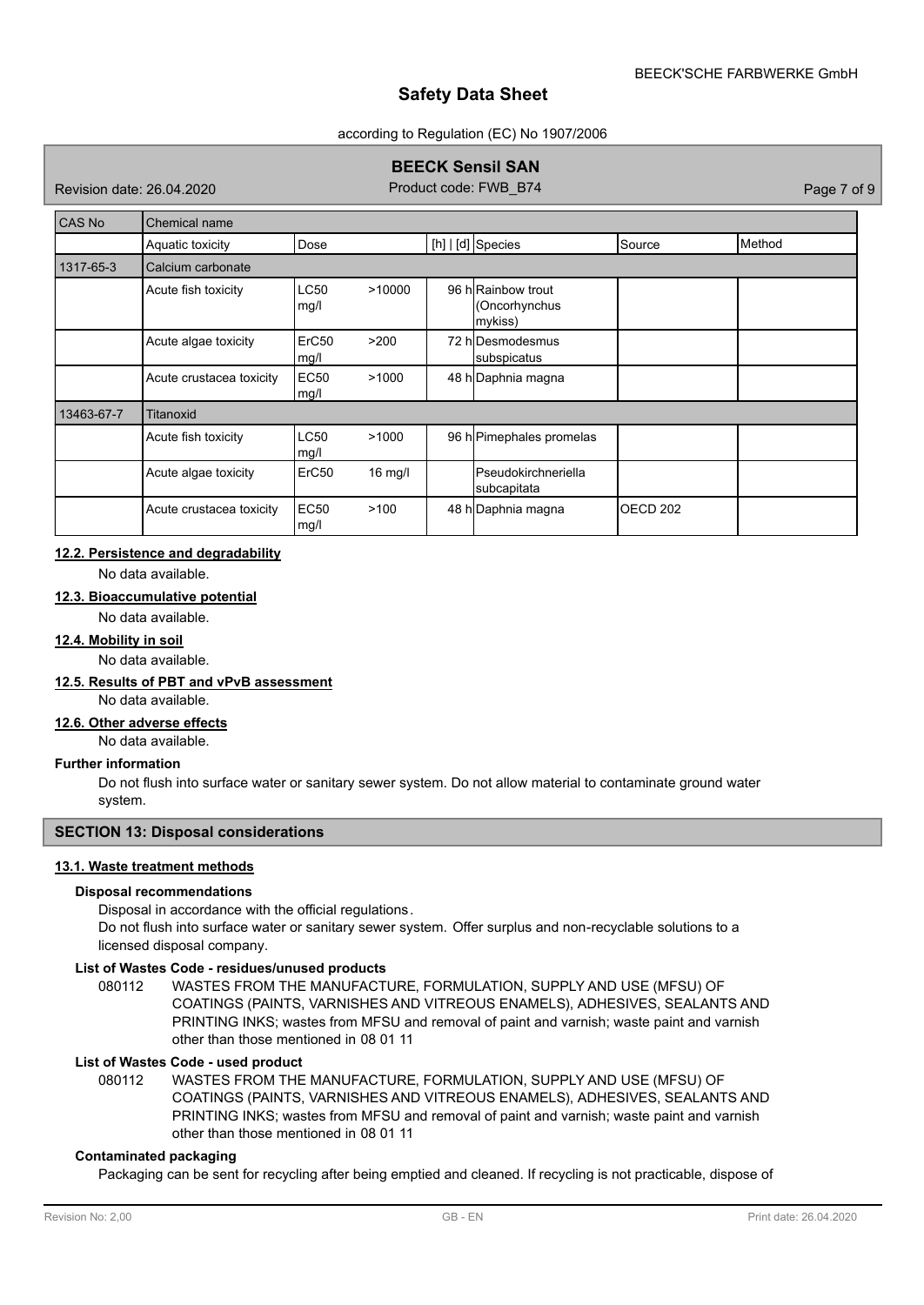according to Regulation (EC) No 1907/2006

# **BEECK Sensil SAN**

Revision date: 26.04.2020 **Product code: FWB\_B74** Page 8 of 9

in compliance with the official regulations and the Environmental Protection (Duty of Care) Regulations 1991.

## **SECTION 14: Transport information**

### **Land transport (ADR/RID)**

| <b>14.1. UN number:</b>           | not regulated |
|-----------------------------------|---------------|
| 14.2. UN proper shipping name:    | not regulated |
| 14.3. Transport hazard class(es): | not regulated |
| 14.4. Packing group:              | not regulated |

# **Other applicable information (land transport)**

Not classified as dangerous regarding transport regulations.

### **Inland waterways transport (ADN)**

| <b>14.1. UN number:</b>           | not regulated |
|-----------------------------------|---------------|
| 14.2. UN proper shipping name:    | not regulated |
| 14.3. Transport hazard class(es): | not regulated |
| 14.4. Packing group:              | not regulated |

## **Other applicable information (inland waterways transport)**

Not classified as dangerous regarding transport regulations.

#### **Marine transport (IMDG)**

| <b>14.1. UN number:</b>           | not regulated |
|-----------------------------------|---------------|
| 14.2. UN proper shipping name:    | not regulated |
| 14.3. Transport hazard class(es): | not regulated |
| 14.4. Packing group:              | n.d.a.        |

### Not classified as dangerous regarding transport regulations. **Other applicable information (marine transport)**

### **Air transport (ICAO-TI/IATA-DGR)**

| 14.1. UN number:                  | not restricted |
|-----------------------------------|----------------|
| 14.2. UN proper shipping name:    | not restricted |
| 14.3. Transport hazard class(es): | not restricted |
| 14.4. Packing group:              | n.d.a.         |

**Other applicable information (air transport)**

Not classified as dangerous regarding transport regulations.

# **14.6. Special precautions for user**

not applicable

# **14.7. Transport in bulk according to Annex II of Marpol and the IBC Code**

not applicable

# **Other applicable information**

None.

# **SECTION 15: Regulatory information**

# **15.1. Safety, health and environmental regulations/legislation specific for the substance or mixture**

# **EU regulatory information**